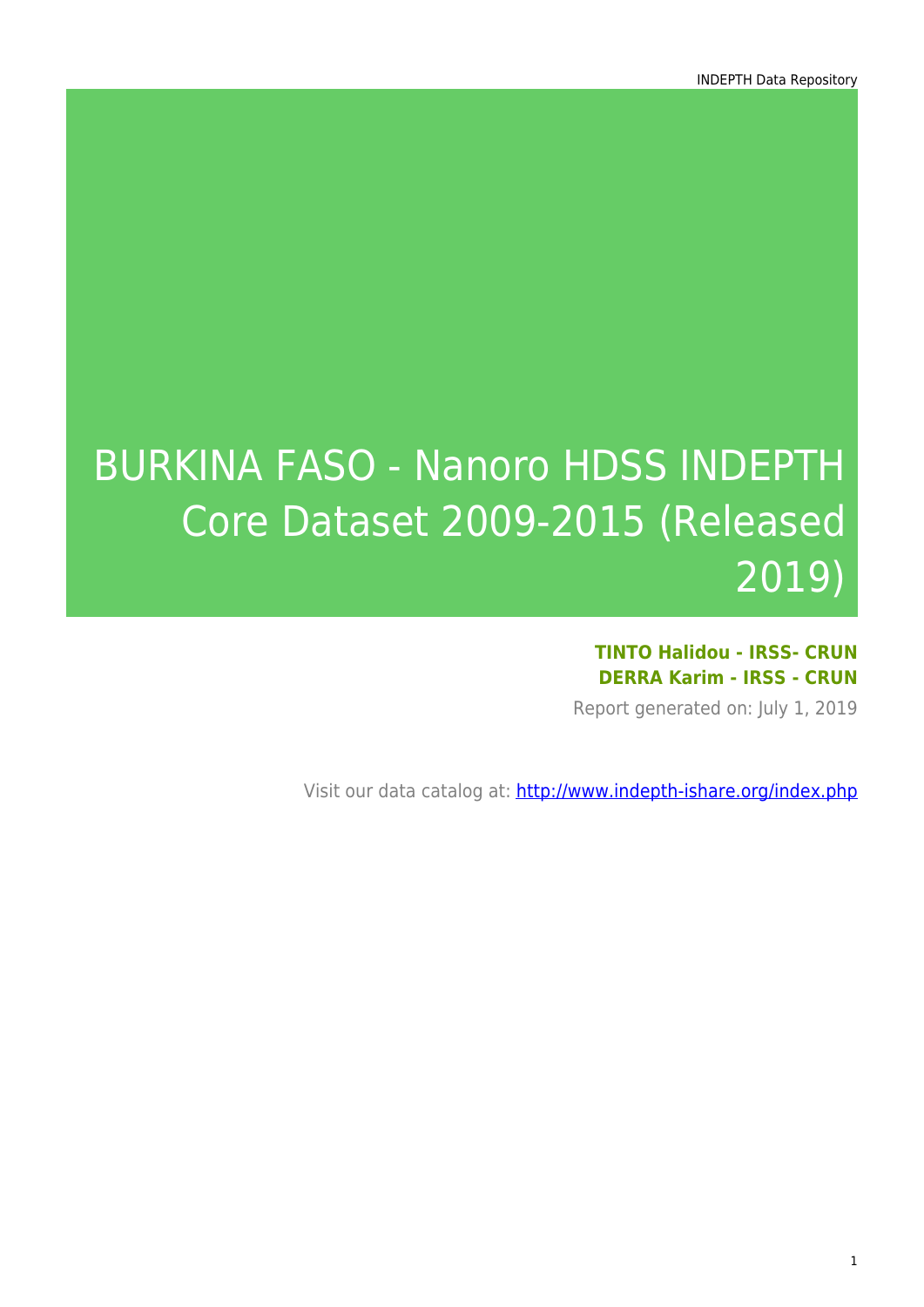### **Overview**

### **Identification**

ID NUMBER INDEPTH.BF021.CMD2015.v1

### **Version**

VERSION DESCRIPTION BF021.CMD2015.v1: Edited dataset for public distribution

PRODUCTION DATE 2019-06-26

### **Overview**

#### **ABSTRACT**

The Nanoro Health and Demographic Surveillance System (HDSS) was established in 2009 by the Clinical Research Unit of Nanoro – Institut de Recherche en Sciences de la Santé (IRSS-CRUN) with the aim of providing a core framework for clinical trials and also to support the Burkina Faso health authorities in generating epidemiological data that can contribute to the setup and assessment of health interventions. This is achieved by providing an excellent platform for generating epidemiological data fully compliant with international standards. The site activities are currently oriented towards the research (drugs and vaccines) on diseases of public health importance with a specific focus on malaria.

Nanoro is a rural area located in the Centre-West of the country, at approximately 85 Km from the capital city, Ouagadougou. The HDSS area lies between longitudes 1°92537 and 2°3146 W and latitudes 12°57955 and 12°72863 N and covers 24 villages which represents a surface of 594.3 Km2 (~36% of the Nanoro Health District area). In this area, health care is provided by seven peripheral health posts and one referral hospital. Nanaro HDSS is in the Sudano–Sahelian climate which has two main seasons: a rainy season from June to October (average rainfall of 450–700 mm/year, average temperature >30ºC) followed by a dry season from November to May (the temperature may vary from 17ºC in December to a maximum of 43ºC in April).

The population under surveillance is about 63 395 residents (in 2011) with a majority of illiterate people. They are subsistence farmers, cattle-keepers and housewives. The main ethnic groups are Mossi, Gourounsi and Fulani.

KIND OF DATA Event history data

UNITS OF ANALYSIS Individual

#### **Scope**

.

NOTES The scope of the Survey includes:

- HOUSEHOLD: Household characteristics, household listing,maternal mortality

<sup>-</sup> WOMEN: Women's characteristics, child mortality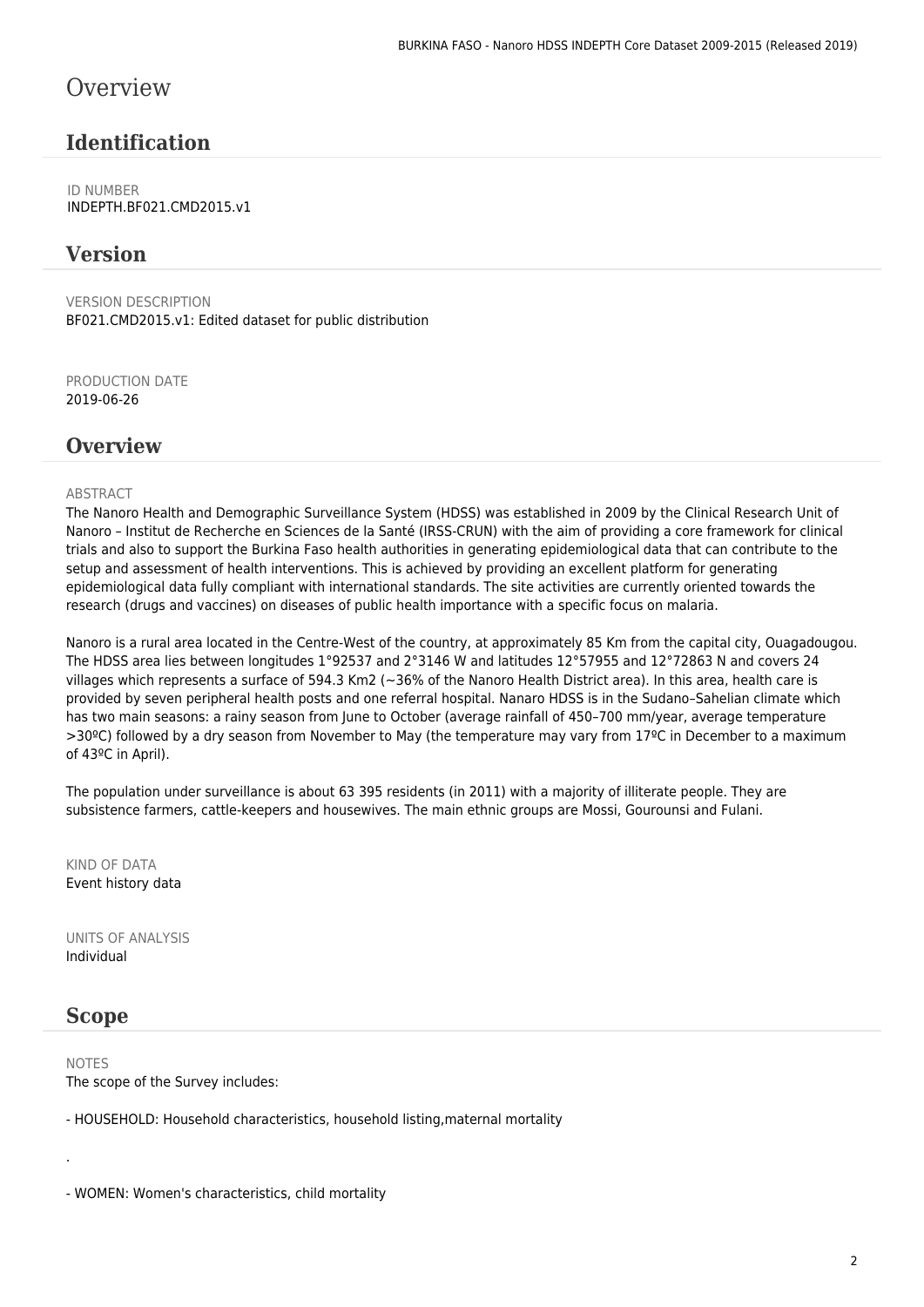- CHILDREN: Children's characteristics, birth registration

TOPICS

| <b>Topic</b>                                 | <b>Vocabulary   URI</b> |                                  |
|----------------------------------------------|-------------------------|----------------------------------|
| Demography [N01.224]                         | MeSH                    | http://www.ncbi.nlm.nih.gov/mesh |
| Emigration and Immigration [N01.224.625.350] | MeSH                    | http://www.ncbi.nlm.nih.gov/mesh |
| Mortality [N01.224.935.698]                  | MeSH                    | http://www.ncbi.nlm.nih.gov/mesh |
| Birth Rate [N01.224.935.849.500]             | MeSH                    | http://www.ncbi.nlm.nih.gov/mesh |

#### KEYWORDS

Fertility, Mortality, Migration, Population

#### **Coverage**

#### GEOGRAPHIC COVERAGE

Nanoro is a rural area located in the Centre-West of the country, at approximately 85 Km from the capital city, Ouagadougou. The HDSS area lies between longitudes 1°92537 and 2°3146 W and latitudes 12°57955 and 12°72863 N and covers 24 villages which represents a surface of 594.3 Km2 (~36% of the Nanoro Health District area). In this area, health care is provided by seven peripheral health posts and one referral hospital.

#### UNIVERSE

All individual resident in the HDSS

### **Producers and Sponsors**

#### PRIMARY INVESTIGATOR(S)

| <b>Name</b>   | Affiliation        |
|---------------|--------------------|
| TINTO Halidou | IRSS- CRUN         |
| DERRA Karim   | <b>IRSS - CRUN</b> |

#### OTHER PRODUCER(S)

| <b>Name</b>           | <b>Affiliation</b> | Role                            |
|-----------------------|--------------------|---------------------------------|
| KAZIENGA Adama        |                    | Data Manager upto December 2015 |
| <b>HIEN S. Franck</b> | <b>CRUN</b>        | Data Manager from April 2016    |
| <b>VALEA Innocent</b> | <b>IRSS - CRUN</b> | <b>Quality Manager</b>          |
| <b>TAHITA Marc</b>    | <b>IRSS - CRUN</b> | Head of Laboratory              |
| ROUAMBA Eli           | <b>CRUN</b>        | Geographer                      |
| <b>HIEN S. Franck</b> | <b>CRUN</b>        | Data Manager                    |

#### FUNDING

| <b>Name</b>                                        | <b>Abbreviation</b> | Role |
|----------------------------------------------------|---------------------|------|
| Malaria Clinical Trials Alliance                   | <b>MCTA</b>         |      |
| Malaria Vaccine Initiative                         | <b>MVI</b>          |      |
| European and Developing Clinical Trial Partnership | <b>EDCTP</b>        |      |
| European Union                                     | FP(7)               |      |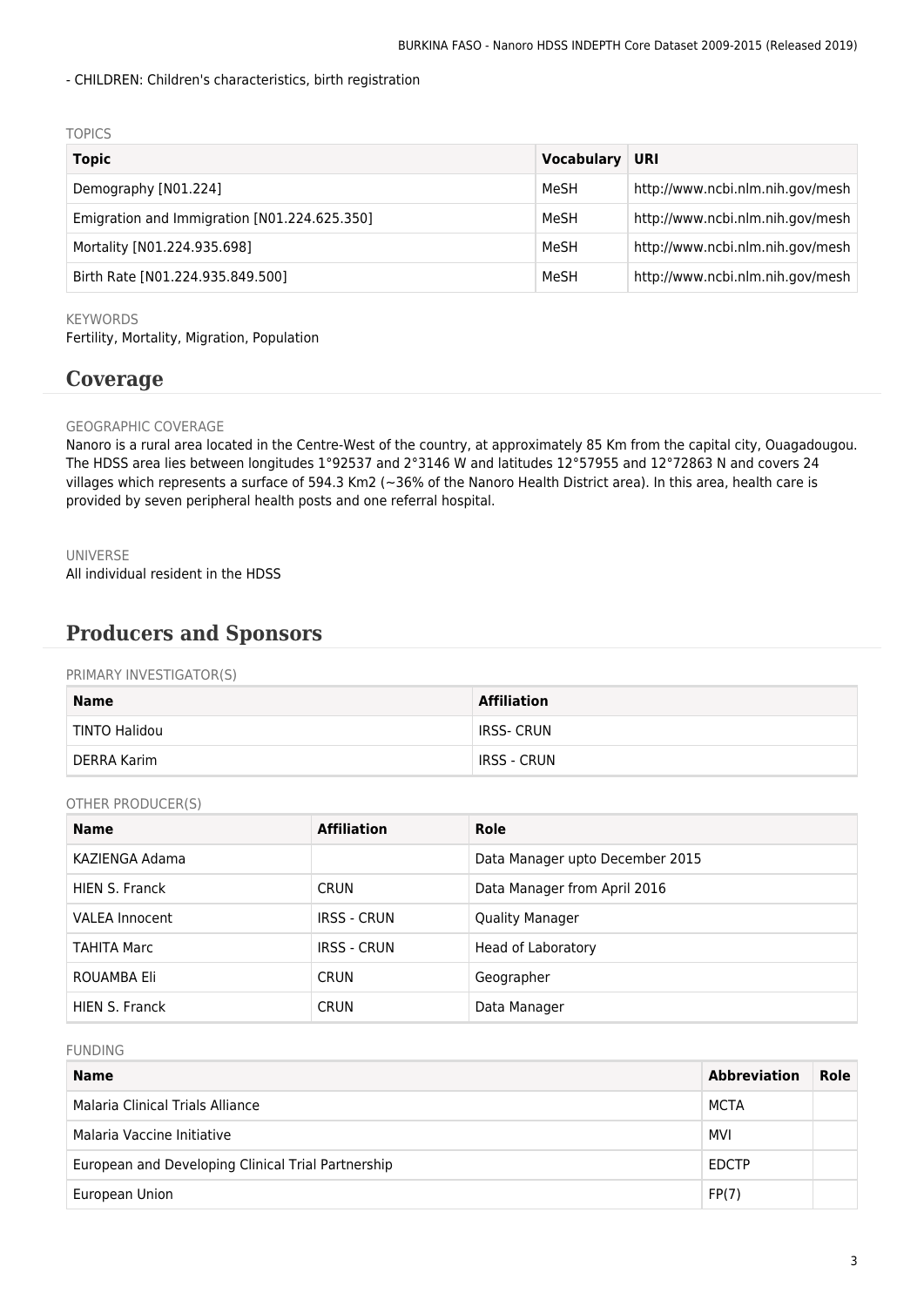| <b>Name</b>                                                           | <b>Abbreviation</b> | Role |
|-----------------------------------------------------------------------|---------------------|------|
| MALARIA IN PREGNANCY CONSORTIUM (GATES FONDATION)                     | MiP Consortium      |      |
| National Institute of Health                                          | <b>NIH</b>          |      |
| WHO/TROPICAL DISEASE RESEARCH                                         | WHO/TDR             |      |
| BELGIUM CORPORATION (FRAMEWORK AGREEMENT 3 WITH ITM ANTWERP, BELGIUM) | <b>BC</b>           |      |
| PHARMACEUTICAL COMPANIES (GSK, SANOFI AVENTIS, SIGMA TAU, NOVARTIS)   |                     |      |
| <b>INDEPTH NETWORK</b>                                                |                     |      |

#### OTHER ACKNOWLEDGEMENTS

| <b>Name</b>                                          | <b>Affiliation</b> | Role |
|------------------------------------------------------|--------------------|------|
| Field Team                                           | <b>CRUN</b>        |      |
| Data Clerks                                          | <b>CRUN</b>        |      |
| Nanoro Community and their Chiefs                    |                    |      |
| Nanoro Health District and Adminatratrive Autorities |                    |      |
| Institute of Tropical Medecine, Belgium              | ITM - Antwerp      |      |

### **Metadata Production**

#### METADATA PRODUCED BY

| <b>Name</b>                   | <b>Abbreviation</b> | <b>Affiliation</b>     | Role                       |
|-------------------------------|---------------------|------------------------|----------------------------|
| <b>iSHARE2 Technical Team</b> | iS2TT               | <b>INDEPTH Network</b> | Documentation of the study |
| <b>INDEPTH Network</b>        | int.indepth         | <b>INDEPTH Network</b> | agency                     |
| Nanoro HDSS                   | <b>NHDSS</b>        | <b>IRSS</b>            | agency                     |
| Karim Derra                   | KD                  | IRSS - CRUN            | <b>DDI Author</b>          |
| <b>Franck HIEN</b>            | FH                  | IRSS - CRUN            | <b>DDI Author</b>          |

DATE OF METADATA PRODUCTION 2019-06-26

DDI DOCUMENT VERSION DDI.INDEPTH.BF021.CMD2015.v1: 2019-06-26

DDI DOCUMENT ID DDI.INDEPTH.BF021.CMD2015.v1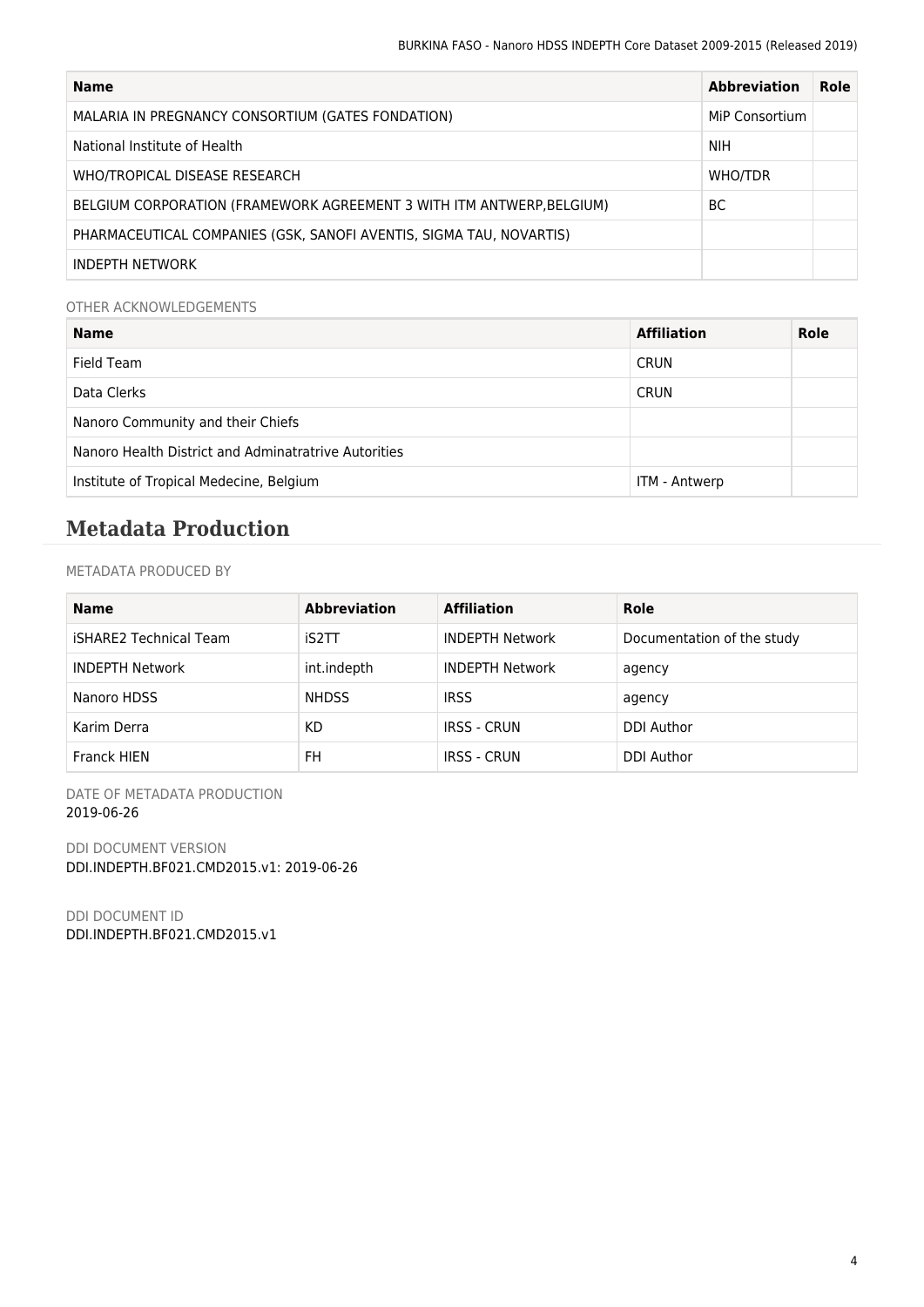# Sampling

### **Sampling Procedure**

No sampling is done

### **Deviations from Sample Design**

Not Applicable

### **Response Rate**

No refusals

### **Weighting**

Not Applicable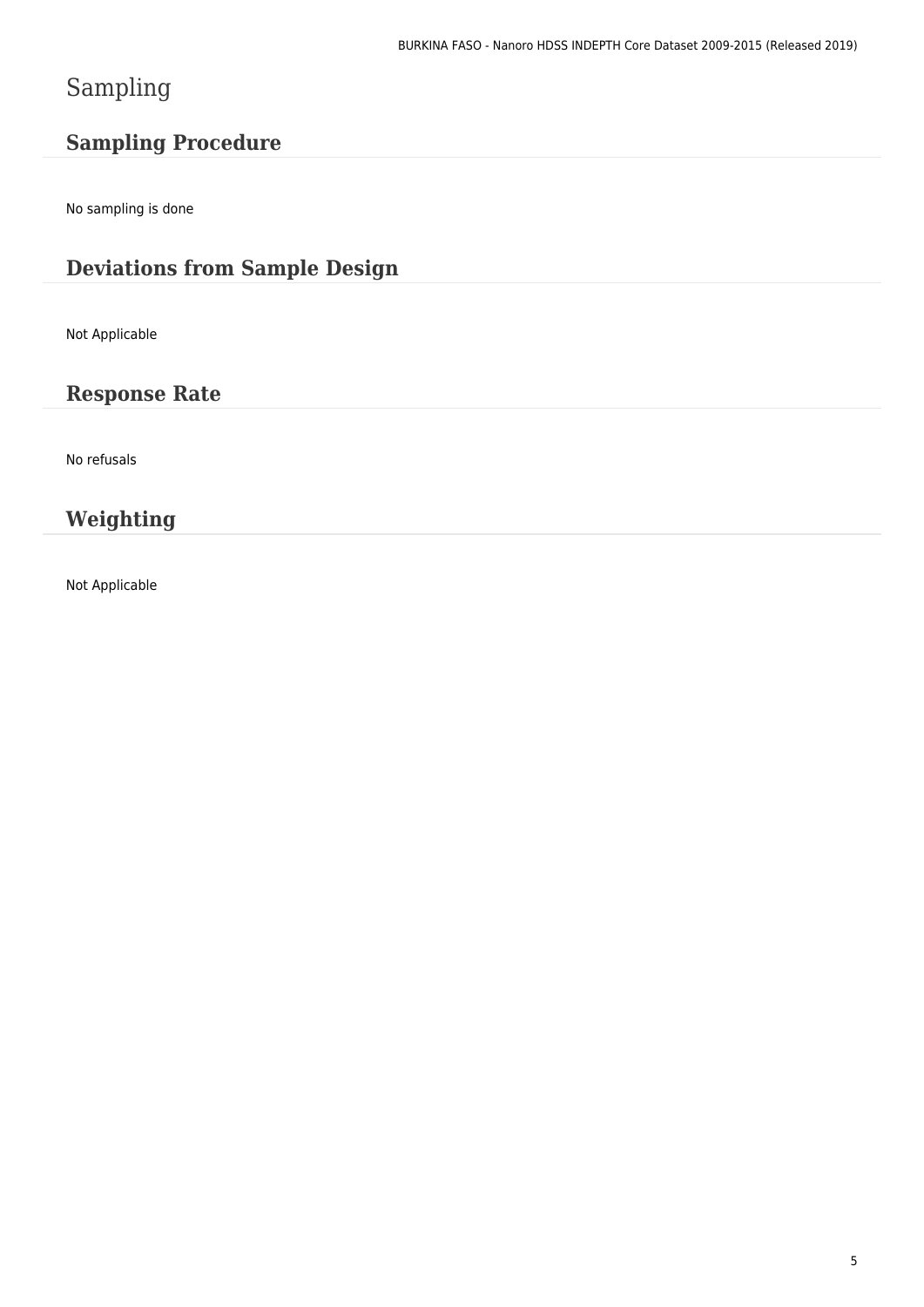### Questionnaires

### **Overview**

The questionnaires are designed by the Demographer in collaboration with the other member of the HDSS team. It's contains the household questionnaire, the compound questionnaire and all the events forms needed for the data capture concerning the events (marriage, pregnancy, birth, in/out-migration,death, verbal autopsy…)which must be registered during the round. After the validation of the questionnaires, the data management team make the copy of each questionnaire for the field team. Then, they print the household register by cluster for the field teambefore starting the next round.The data are collected by FW and controlled by FS.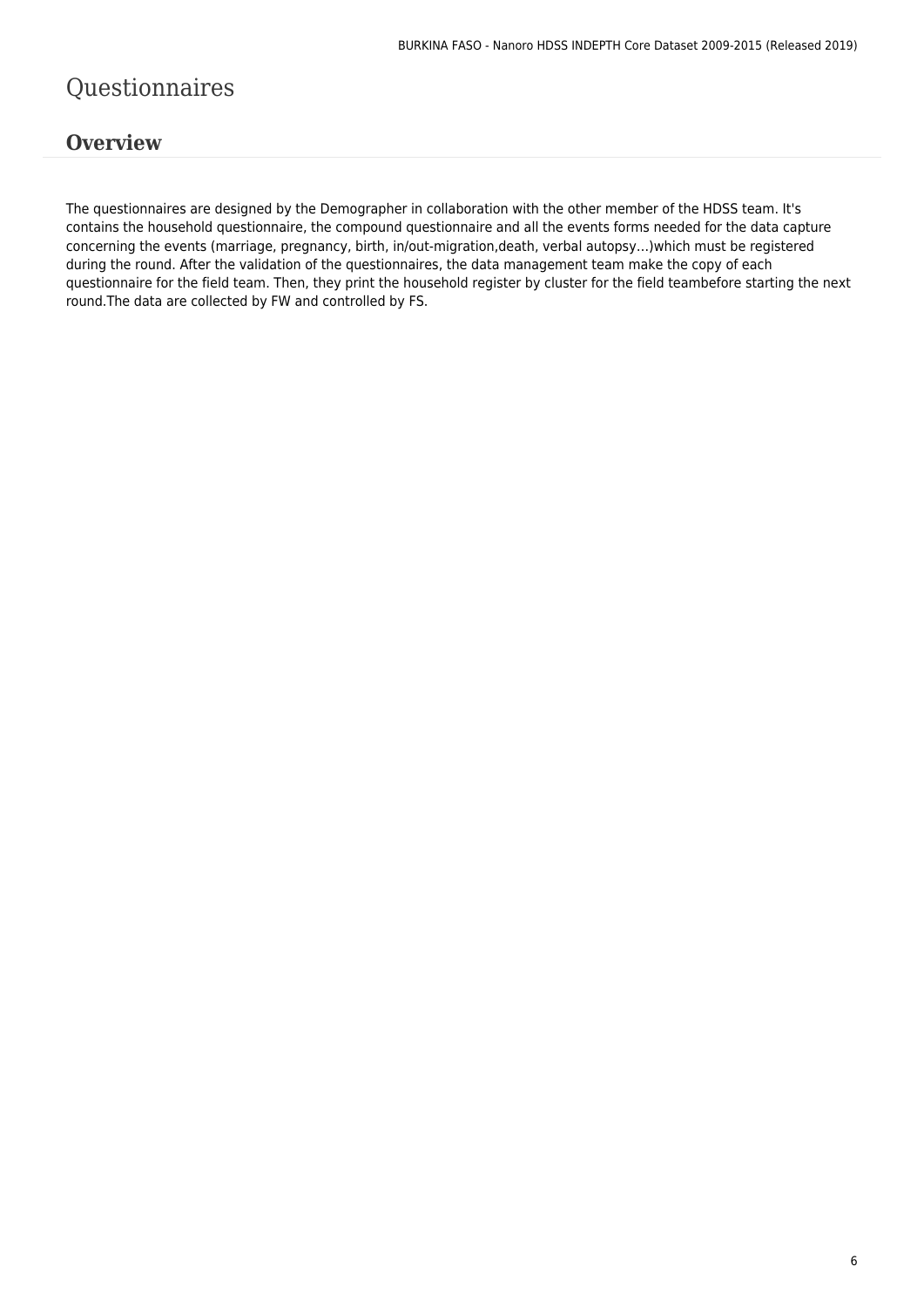# Data Collection

### **Data Collection Dates**

| Start      | End        | Cycle            |
|------------|------------|------------------|
| 2009-03-19 | 2015-12-31 | Release Coverage |

### **Time Periods**

| Start      | End        | Cycle         |
|------------|------------|---------------|
| 2009-03-19 |            | 0             |
| 2009-08-31 |            | 1             |
| 2010-01-01 |            | $\mathcal{P}$ |
| 2010-05-01 |            | 3             |
| 2010-09-01 |            | 4             |
| 2011-01-01 |            | 5             |
| 2011-05-01 |            | 6             |
| 2011-09-20 |            | 7             |
| 2012-01-01 |            | 8             |
| 2012-09-14 |            | 9             |
| 2013-05-27 | 2013-10-10 | 11            |
| 2016-06-16 | 2016-06-16 | 14            |
|            |            |               |

### **Data Collection Mode**

Proxy Respondent [proxy]

### **Data Collection Notes**

Nanoro HDSS use paper based collection during the initial census and the fourteen rounds. The site moved to electronic data collection in 2015 by using OpenHDS mobile. The field team is composed by a Demographer, a Geographer, Field Supervisors (FS),Field workers (FW), and Community key informants. The Demographic Surveillance area is divided into four part belong to each FS with two or three FW in his charge. All the compounds in the HDSS area were geolocated (with GPS hand) and numbered with an unique ID code. These data were entered into a geographic information system (GIS) database.

During data capture, if some inconsistency checks is found, the queries are send back to the FS. The FS with his FW team will correct the queries and then send back the responses to the data entry team.

### **Questionnaires**

The questionnaires are designed by the Demographer in collaboration with the other member of the HDSS team. It's contains the household questionnaire, the compound questionnaire and all the events forms needed for the data capture concerning the events (marriage, pregnancy, birth, in/out-migration,death, verbal autopsy…)which must be registered during the round. After the validation of the questionnaires, the data management team make the copy of each questionnaire for the field team. Then, they print the household register by cluster for the field teambefore starting the next round.The data are collected by FW and controlled by FS.

### **Data Collectors**

| <b>Name</b>              | <b>Abbreviation</b> | <b>Affiliation</b> |
|--------------------------|---------------------|--------------------|
| Coordinators             |                     | <b>CRUN</b>        |
| <b>Field Supervisors</b> |                     | <b>CRUN</b>        |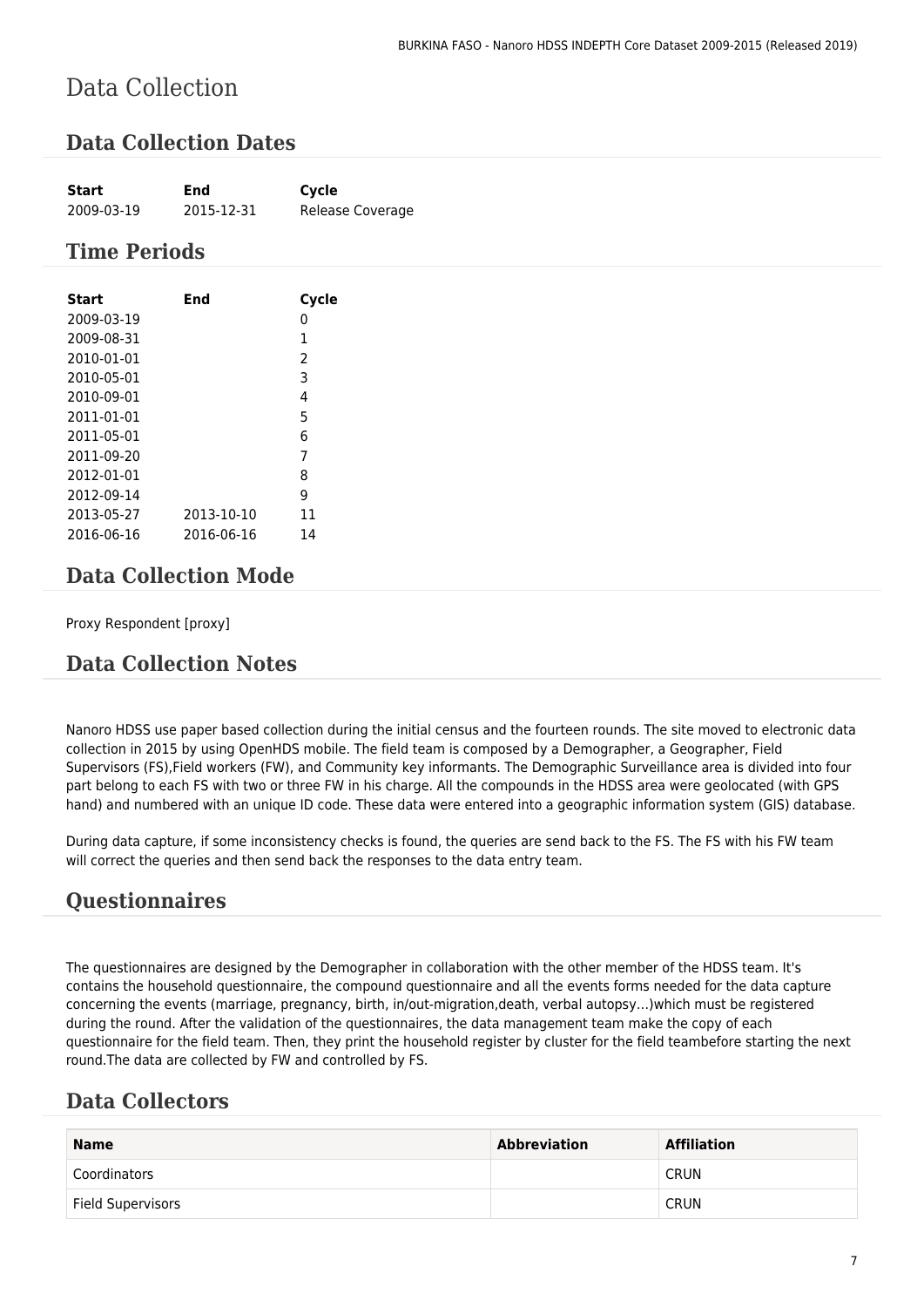| <b>Name</b>              | <b>Abbreviation</b> | <b>Affiliation</b> |
|--------------------------|---------------------|--------------------|
| Field Workers            |                     | <b>CRUN</b>        |
| Community Key Informants |                     | <b>CRUN</b>        |

### **Supervision**

The FS visit is done in order to ensure the quality of data collectedby the FW. For that, they select a sample of household and make his own update and then compare to the update of these household by the FW. During avisit, the FS listens and observes as the FW conducts the interviews without interrupting. The FS uses a checklist to write observations and comments for feedback and further training.

After data collection and before data entry, the FS checks questionnaires for completeness, consistency and accuracy. If a questionnaire failed to meet the quality standard requirements, the FS send back the questionnaires to the FW for correction on the field. After these corrections the FS send the household register to the field coordinator who make a checks on the questionnaire before sending to the data entry team.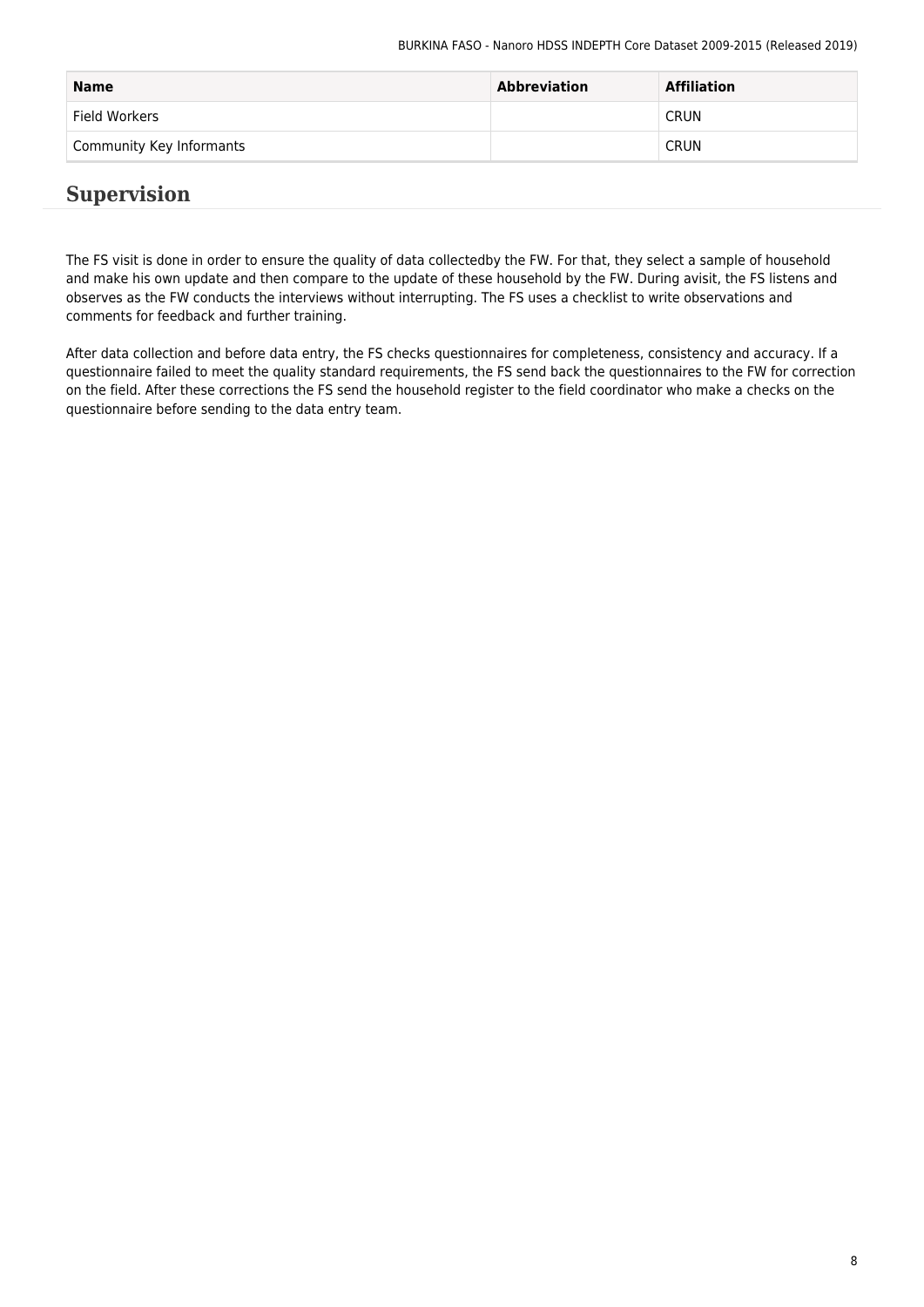# Data Processing

### **Data Editing**

The forms are controlled by supervisor before moving for data entry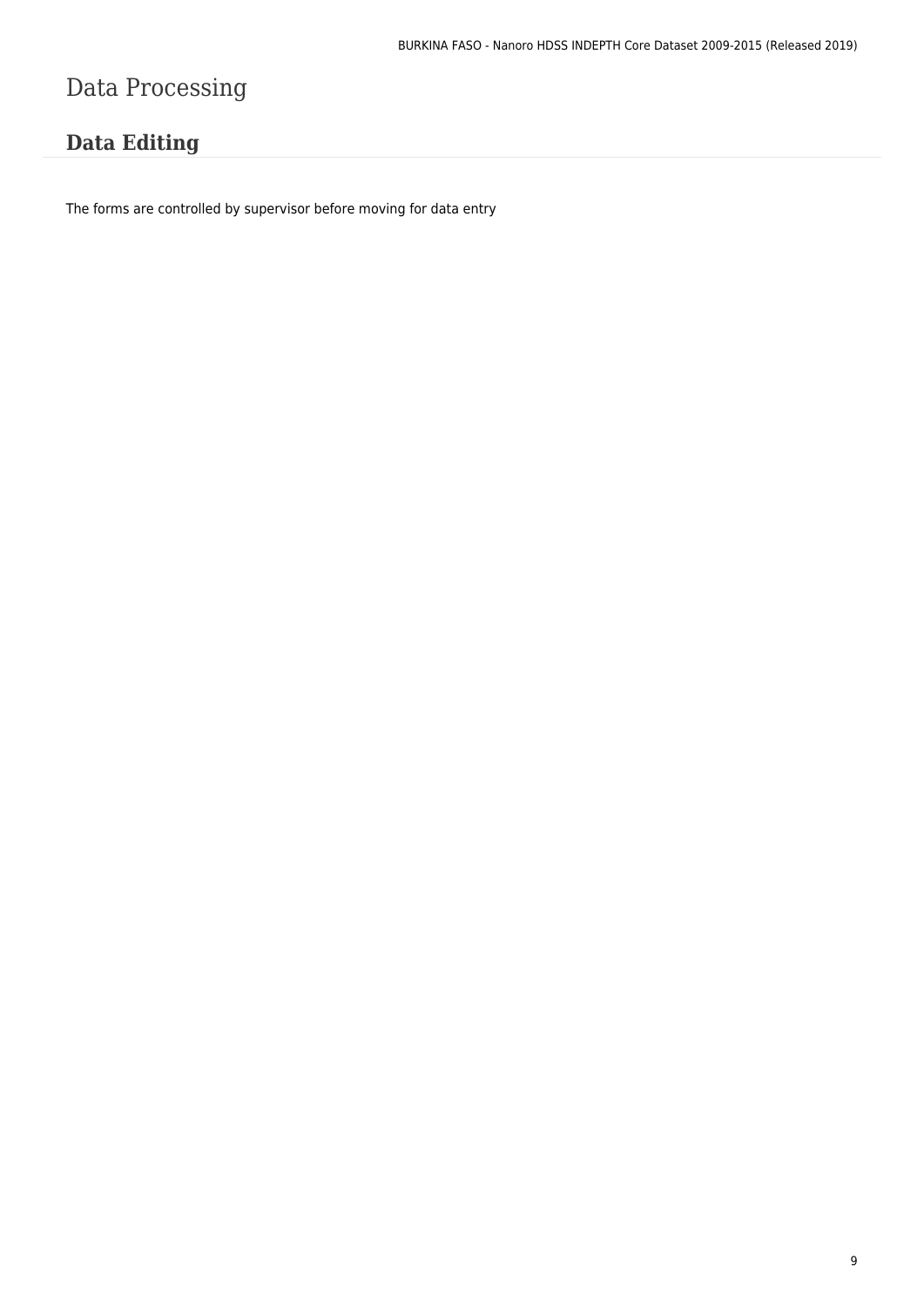### Data Appraisal

### **Other forms of Data Appraisal**

CentreId MetricTable QMetric Illegal Legal Total Metric RunDate

BF021 MicroDataCleaned Starts 104704 2019-06-26 12:40

BF021 MicroDataCleaned Transitions 0 259398 259398 0. 2019-06-26 12:40

BF021 MicroDataCleaned Ends 104704 2019-06-26 12:40

BF021 MicroDataCleaned SexValues 4 259394 259398 0. 2019-06-26 12:40

BF021 MicroDataCleaned DoBValues 259398 2019-06-26 12:40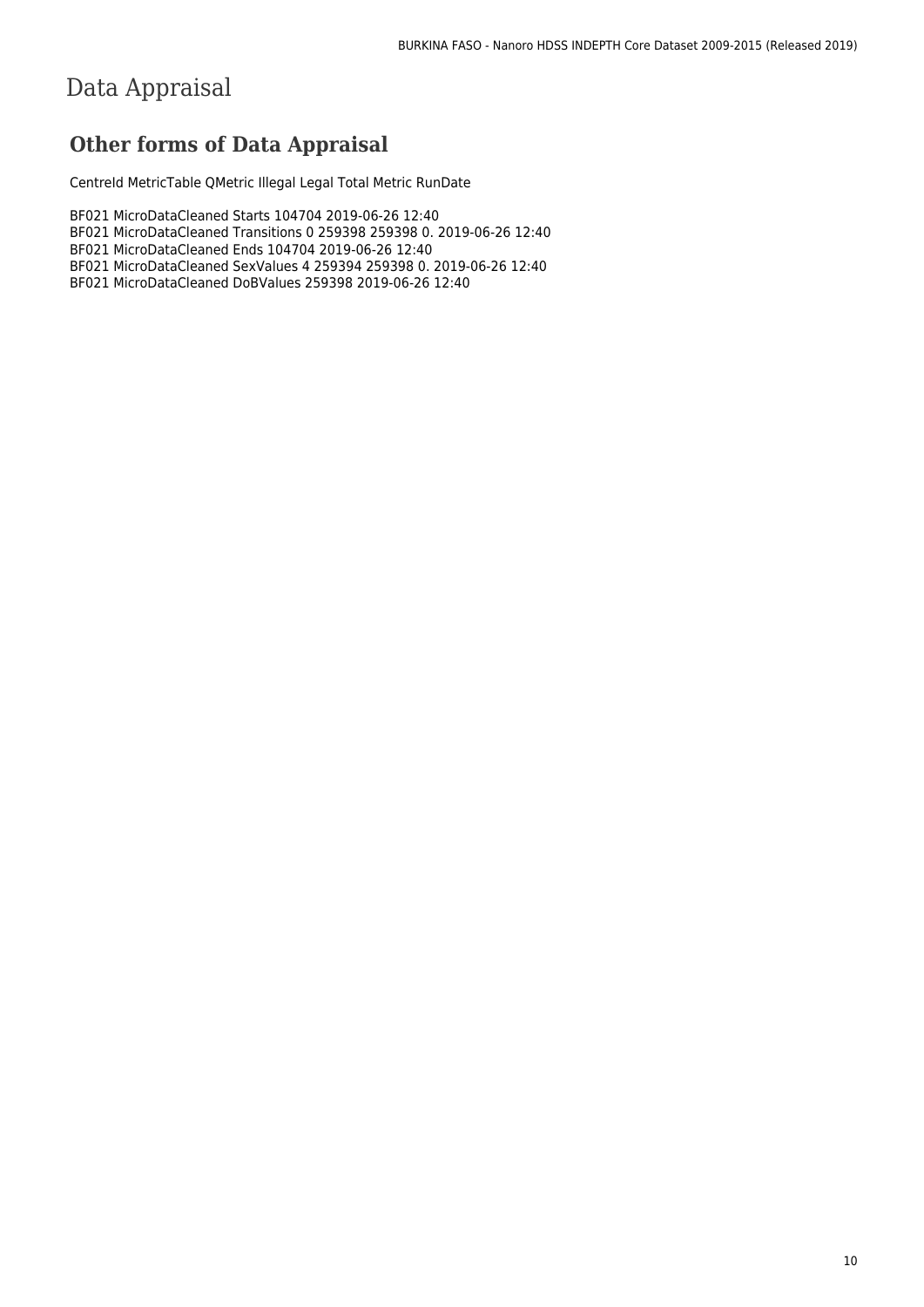# **File Description**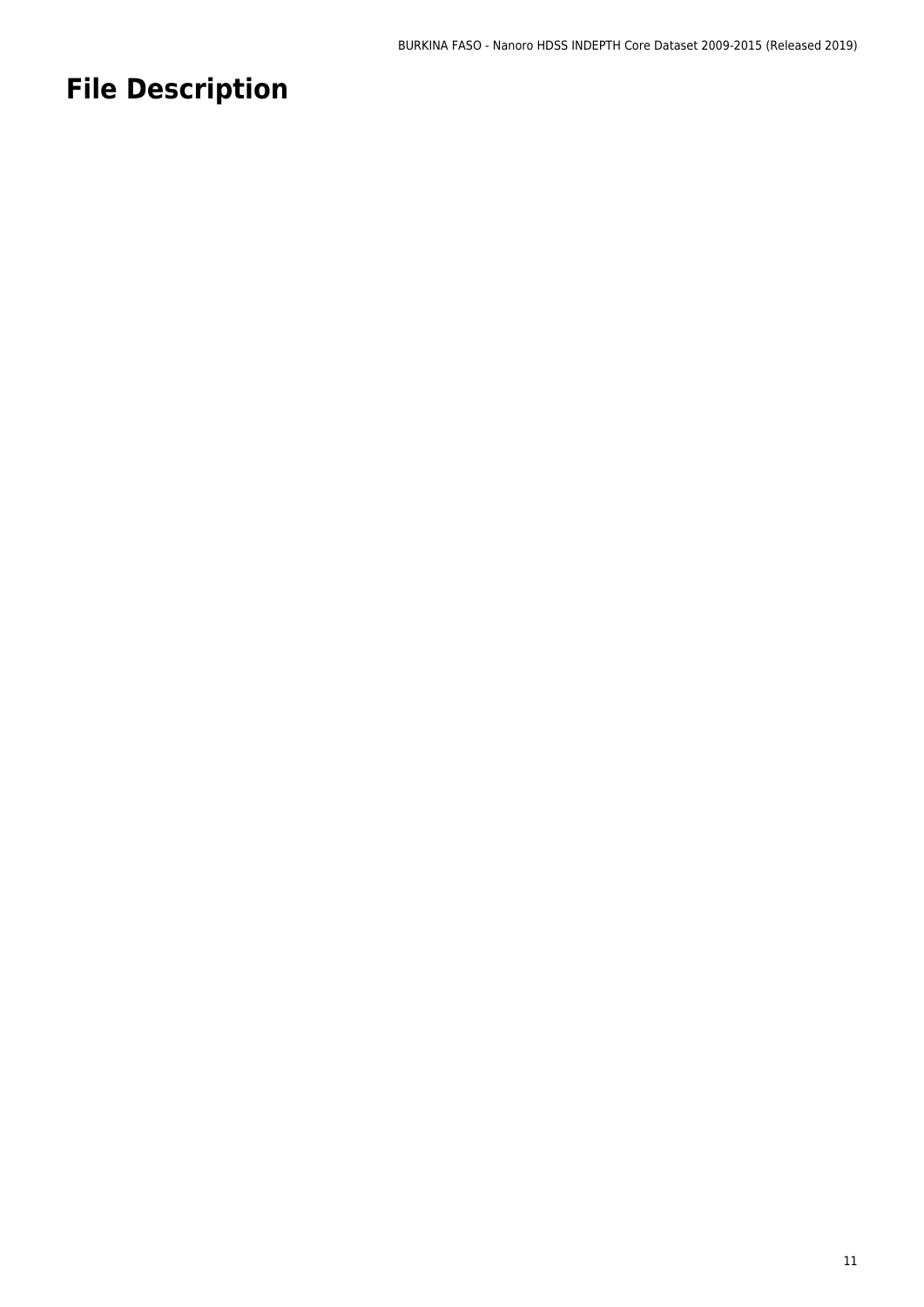# **Variable List**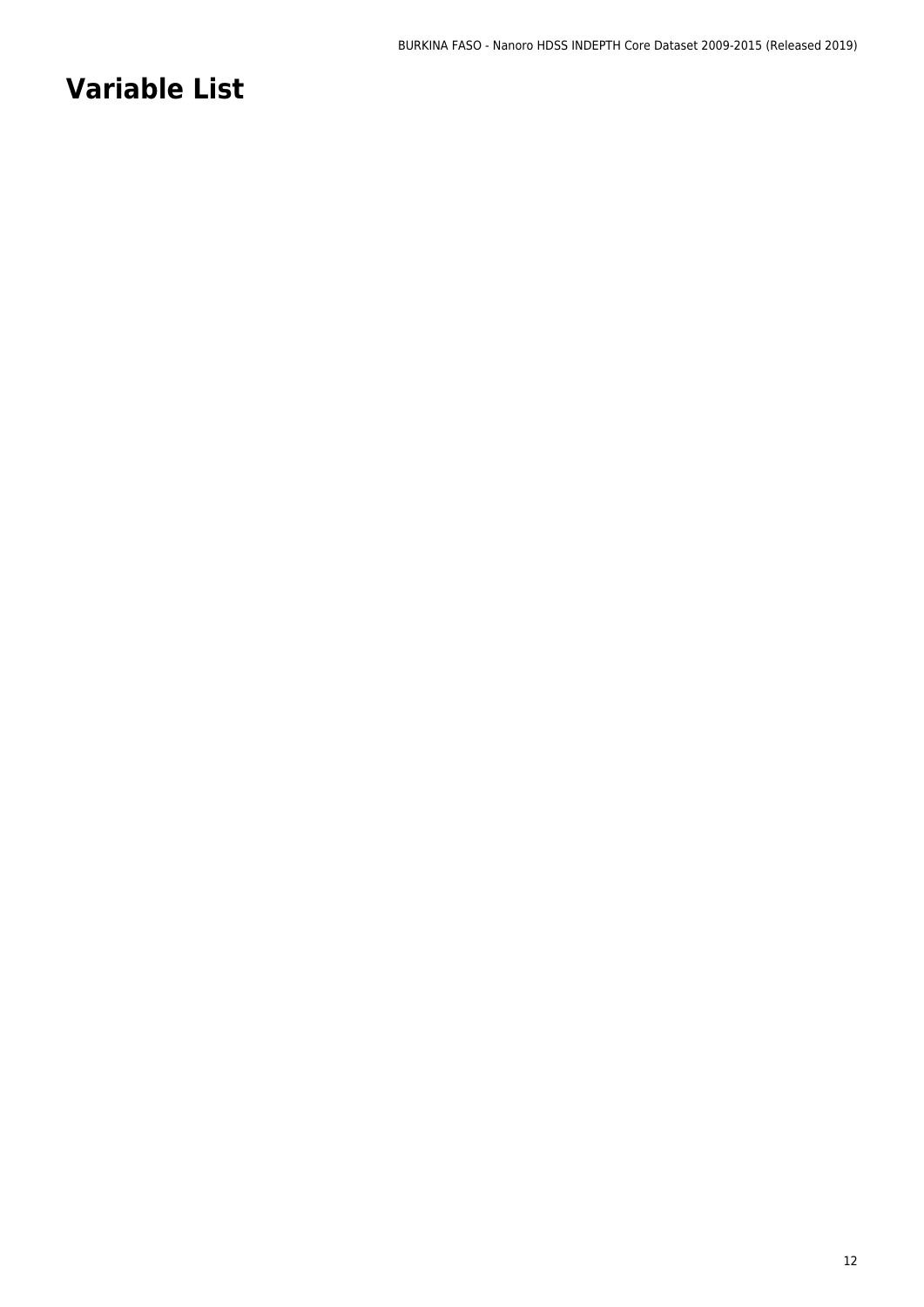### **BF021.CMD2015.v1**

| Content             | Event History Data |
|---------------------|--------------------|
| Cases               | 279506             |
| Variable(s)         | 14                 |
| Structure           | Type:<br>Keys: ()  |
| Version             | BF021.CMD2015.v1   |
| Producer            | Nanoro HDSS        |
| <b>Missing Data</b> |                    |

### **Variables**

| ID             | <b>Name</b>     | Label           | <b>Type</b> | <b>Format</b> | Question |
|----------------|-----------------|-----------------|-------------|---------------|----------|
| V1             | RecNr           | RecNr           | contin      | numeric       |          |
| V <sub>2</sub> | CountryId       | CountryId       | discrete    | numeric       |          |
| V3             | Centreld        | Centreld        | discrete    | character     |          |
| V <sub>4</sub> | IndividualId    | IndividualId    | contin      | numeric       |          |
| V <sub>5</sub> | Sex             | Sex             | discrete    | numeric       |          |
| V <sub>6</sub> | <b>DoB</b>      | <b>DoB</b>      | discrete    | character     |          |
| V <sub>7</sub> | EventCount      | EventCount      | discrete    | numeric       |          |
| V8             | EventNr         | EventNr         | discrete    | numeric       |          |
| V <sub>9</sub> | EventCode       | EventCode       | discrete    | character     |          |
| V10            | EventDate       | EventDate       | discrete    | character     |          |
| V11            | ObservationDate | ObservationDate | discrete    | character     |          |
| V12            | LocationId      | LocationId      | contin      | numeric       |          |
| V13            | MotherId        | MotherId        | contin      | numeric       |          |
| V14            | DeliveryId      | DeliveryId      | contin      | numeric       |          |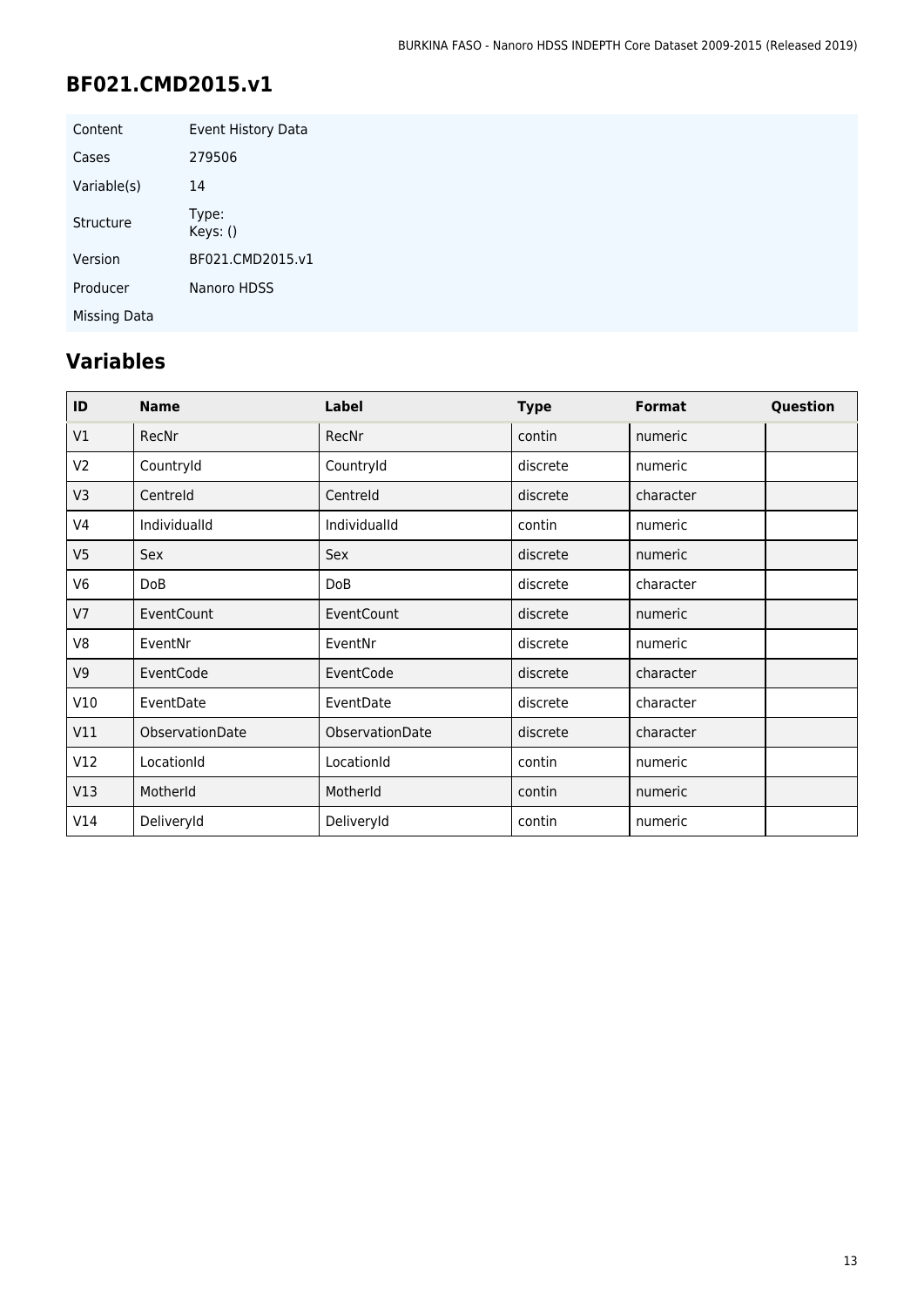BURKINA FASO - Nanoro HDSS INDEPTH Core Dataset 2009-2015 (Released 2019)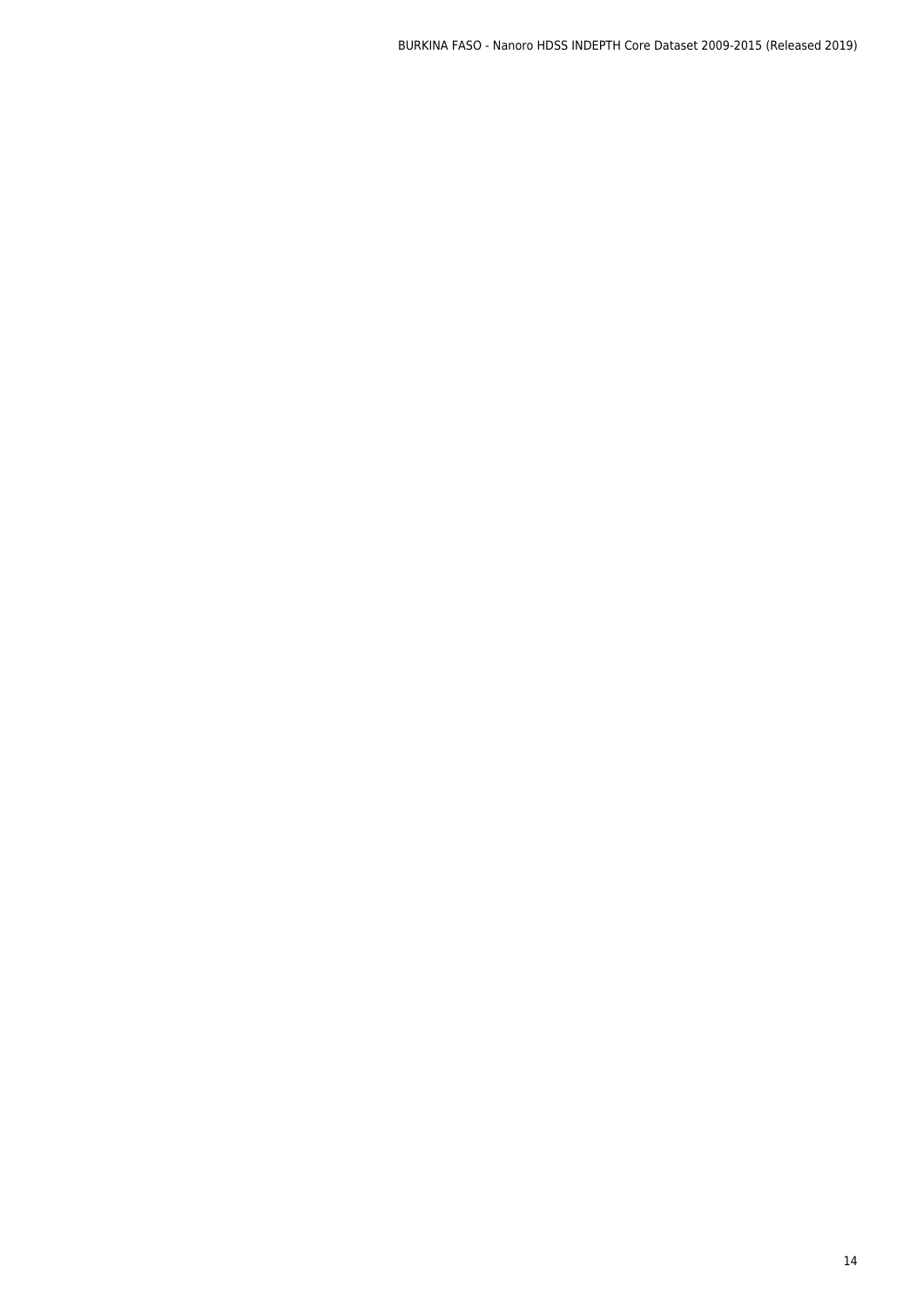### RecNr (RecNr) File: BF021.CMD2015.v1

#### **Overview**

Type: Continuous Format: numeric Decimals: 0 Range: 1-237870

Valid cases: 279506 Invalid: 0 Minimum: 1 Maximum: 279506 Mean: 139753.5 Standard deviation: 80686.6

#### **Description**

A sequential number uniquely identifying each record in the data file

### CountryId (CountryId) File: BF021.CMD2015.v1

#### **Overview**

Type: Discrete Format: numeric Decimals: 0 Range: 231-231

Valid cases: 279506 Invalid: 0

#### **Description**

ISO 3166-1 numeric code of the country where the surveillance site is situated

### CentreId (CentreId) File: BF021.CMD2015.v1

#### **Overview**

Type: Discrete Format: character Width: 5

#### **Description**

An identifier issued by INDEPTH to each member centre of the format CCNNS, Where CCNNS is the INDEPTH Member site code, constructed as follows:- CC the ISO 3166-1 alpha-2 code of the country where the site is situated- NN is a sequential number uniquely identifying an INDEPTH member centre within the country. Starting with 01 to 99, for a maximum of 99 centres per country-S is a sequential character uniquely identifying the geographical surveillance site. Starting with 1 to 9, thereafter A to Z, for a maximum of 35 sites per centre

### IndividualId (IndividualId) File: BF021.CMD2015.v1

#### **Overview**

Type: Continuous Format: numeric Decimals: 0 Range: 1-94442

Valid cases: 279506 Invalid: 0 Minimum: 1 Maximum: 104738 Mean: 52400.7 Standard deviation: 30263

Valid cases: 279506

Invalid: 0

#### **Description**

A number uniquely identifying all the records belonging to a specific individual in the data file. This number is not the same as the identifier used by a contributing centre to be identify the individual

15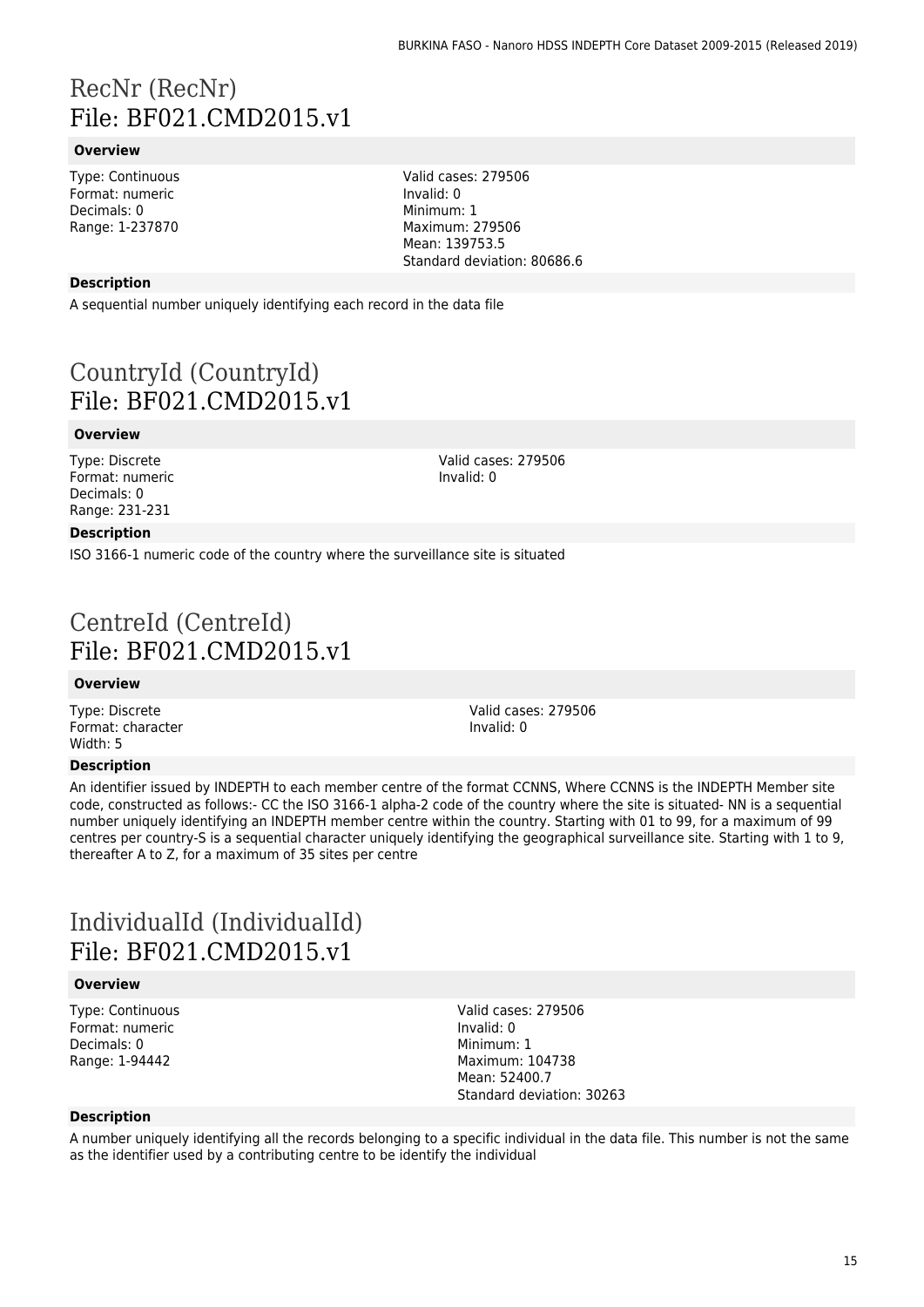### Sex (Sex) File: BF021.CMD2015.v1

#### **Overview**

Type: Discrete Format: numeric Decimals: 0 Range: 0-2

#### **Description**

Sex of the individual 1=Male 2=Female

### DoB (DoB) File: BF021.CMD2015.v1

#### **Overview**

Type: Discrete Format: character Valid cases: 279506 Minimum: NaN Maximum: NaN

#### **Description**

The date of birth of the individual Format YYYY-MM-DD

### EventCount (EventCount) File: BF021.CMD2015.v1

#### **Overview**

Type: Discrete Format: numeric Decimals: 0 Range: 2-12

#### **Description**

The total number of events associated with this individual in this data set

### EventNr (EventNr) File: BF021.CMD2015.v1

#### **Overview**

Type: Discrete Format: numeric Decimals: 0 Range: 1-12

Valid cases: 279506 Invalid: 0

Valid cases: 279506

Invalid: 0

#### **Description**

A number increasing from 1 to EventCount for each event record in order of event occurred

## EventCode (EventCode) File: BF021.CMD2015.v1

#### **Overview**

Valid cases: 279506 Invalid: 0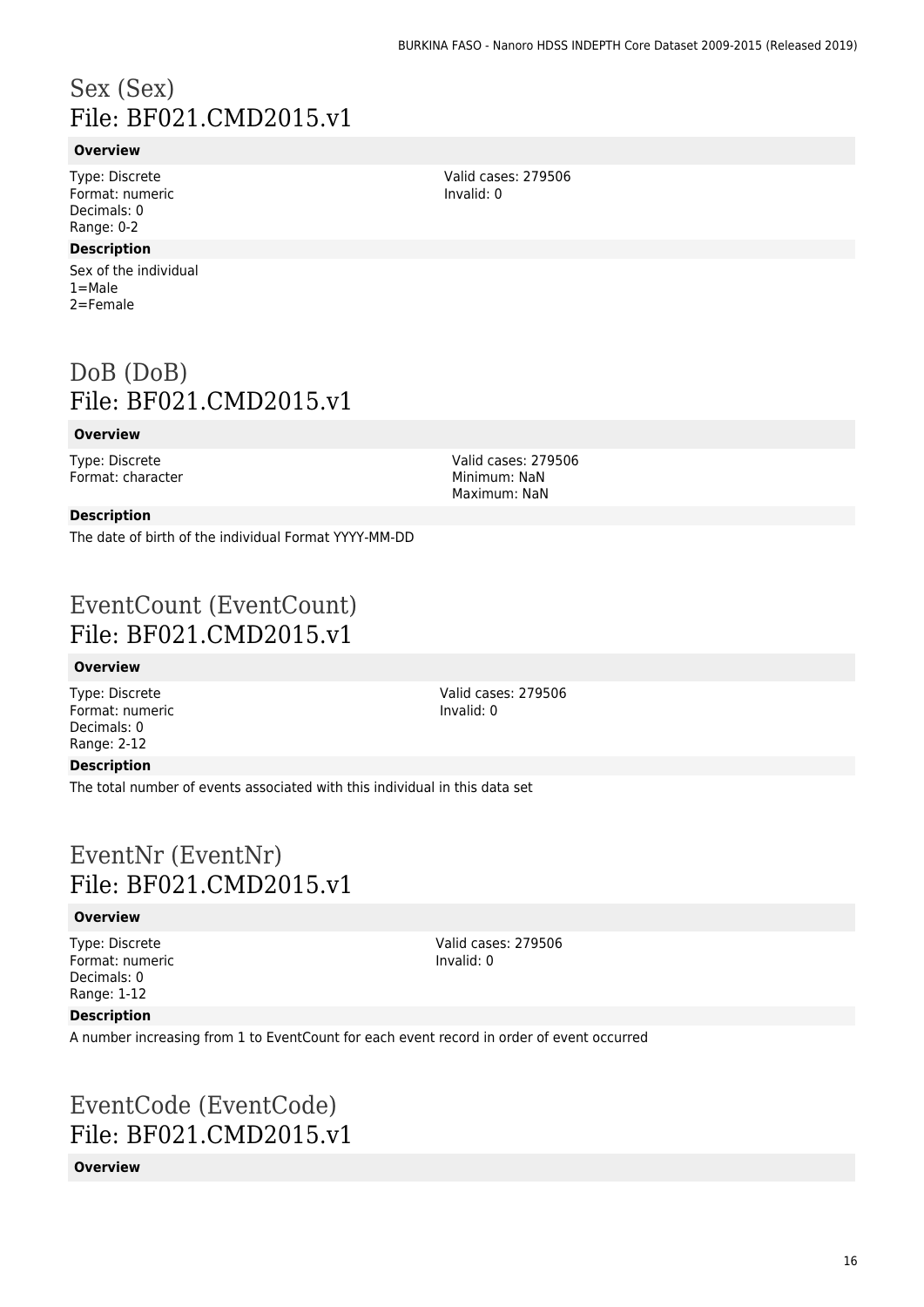### EventCode (EventCode) File: BF021.CMD2015.v1

Type: Discrete Format: character Width: 3

**Description**

A code which identifies the type of event that has occurred

### EventDate (EventDate) File: BF021.CMD2015.v1

#### **Overview**

Type: Discrete Format: character Valid cases: 279506 Minimum: NaN Maximum: NaN

Valid cases: 279506

Invalid: 0

#### **Description**

The date on which the event occurred Format: YYYY-MM-DD

### ObservationDate (ObservationDate) File: BF021.CMD2015.v1

#### **Overview**

Type: Discrete Format: character Valid cases: 279391 Minimum: NaN Maximum: NaN

#### **Description**

Date on which the event was observed (recorded), also known as surveillance visit date Format YYYY-MM-DD

### LocationId (LocationId) File: BF021.CMD2015.v1

#### **Overview**

Type: Continuous Format: numeric Decimals: 0 Range: 1-5474

Valid cases: 279506 Invalid: 0 Minimum: 1 Maximum: 6093 Mean: 3035.1 Standard deviation: 1753

#### **Description**

Unique identifier associated with a residence unit within the site and is the location where the individual was or became resident, when the event occurred. this identifier is not the same as the identifier used internally by the contributing centre

MotherId (MotherId) File: BF021.CMD2015.v1

#### **Overview**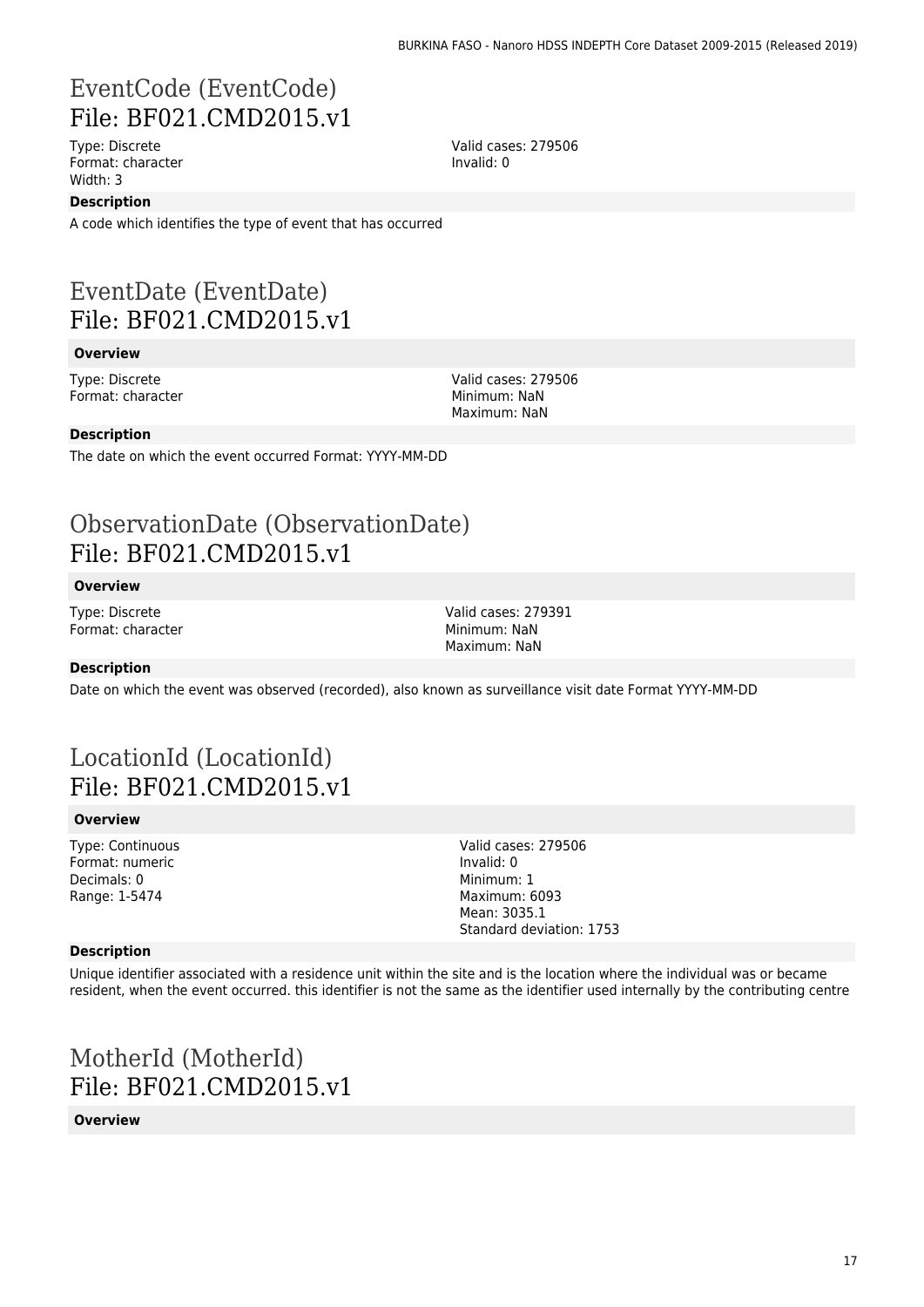### MotherId (MotherId) File: BF021.CMD2015.v1

Type: Continuous Format: numeric Decimals: 0 Range: 3-94441

Valid cases: 25970 Invalid: 253536 Minimum: 2 Maximum: 104733 Mean: 52329.2 Standard deviation: 30418.9

#### **Description**

The individual of the mother, only provided for BTH events

### DeliveryId (DeliveryId) File: BF021.CMD2015.v1

#### **Overview**

Type: Continuous Format: numeric Decimals: 0 Range: 1-12246

Valid cases: 25970 Invalid: 253536 Minimum: 1 Maximum: 16256 Mean: 7543.8 Standard deviation: 4517

#### **Description**

The RecNr of the delivery event associated with this birth